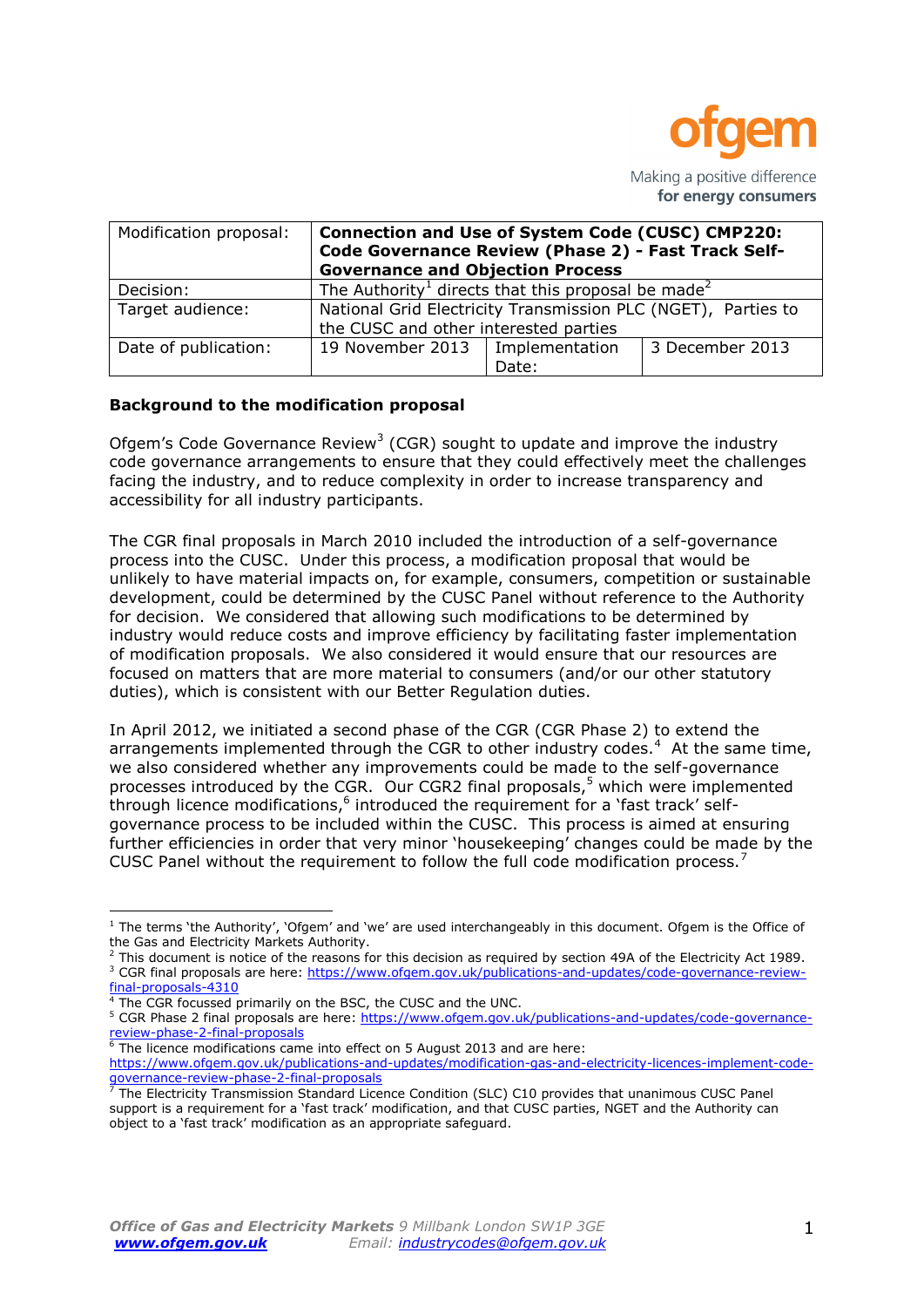## **The modification proposal**

National Grid Electricity Transmission (NGET) (the 'Proposer') raised modification CMP220 in July 2013 to implement the new 'fast track' self-governance process into the CUSC.

The modification seeks to incorporate the 'fast track' self-governance process into the CUSC in line with the CGR Phase 2 licence changes. In the proposer's view, CMP220 would align the CUSC governance rules with the Transmission Licence. The proposed solution would allow the implementation of minor housekeeping changes<sup>8</sup> that the CUSC Panel unanimously agrees meet the 'fast track' criteria, in shorter timescales and without the Authority's approval. As a safeguard, CUSC parties, NGET and the Authority would be able to object to the Panel's approval of such changes up to 15 business days after the Panel's decision.

The CUSC Panel consulted on CMP220 in August 2013. There were two responses, both supportive of the modification.

## **CUSC Panel<sup>9</sup> recommendation**

The CUSC Panel considered the draft Final Modification Report for CMP220 at its meeting on 27 September 2013. All the Panel members present at the meeting voted in favour of the modification, stating that it better facilitates the Applicable CUSC Objectives. In particular, Panel members unanimously considered that objective (a) (efficient discharge by the licensee (NGET) of its licence obligations) is better met. The views of Panel members are set out in full in the Final Modification Report (FMR).<sup>10</sup>

#### **The Authority's decision**

We have considered the issues raised by the modification proposal and the FMR dated 15 October 2013. We have considered and taken into account the responses to the Code Administrator consultation on the modification proposal which are attached to the FMR. We have concluded that:

- 1. implementation of the modification proposal will better facilitate the achievement of the applicable objectives of the CUSC $^{11}$ ; and
- 2. directing that the modification be made is consistent with the Authority's principal objective and statutory duties.<sup>12</sup>

## **Reasons for the Authority's decision**

We have considered the views of the CUSC Panel and the respondents to the industry consultation who unanimously agreed that CMP220 should be approved. We consider that this modification better meets the requirements of SLC C10(6) and facilitates CUSC objective (a), as set out below. We consider that the modification has no impact on the other CUSC objectives.

<sup>&</sup>lt;sup>8</sup> Such changes may include correcting typographical and formatting errors or correcting outdated references. <sup>9</sup> The CUSC Panel is established and constituted from time to time pursuant to and in accordance with the section 8 of the CUSC.

 $10$  CUSC modification proposals, modification reports and representations can be viewed on NGET's website at <http://www.nationalgrid.com/uk/Electricity/Codes/systemcode/amendments/>

 $11$  Set out in Standard Condition C10(1) of NGET's Transmission Licence, available at: <https://epr.ofgem.gov.uk/Document>

 $12$  The Authority's statutory duties are wider than matters which the Panel must take into consideration and are detailed mainly in the Electricity Act 1989 as amended.